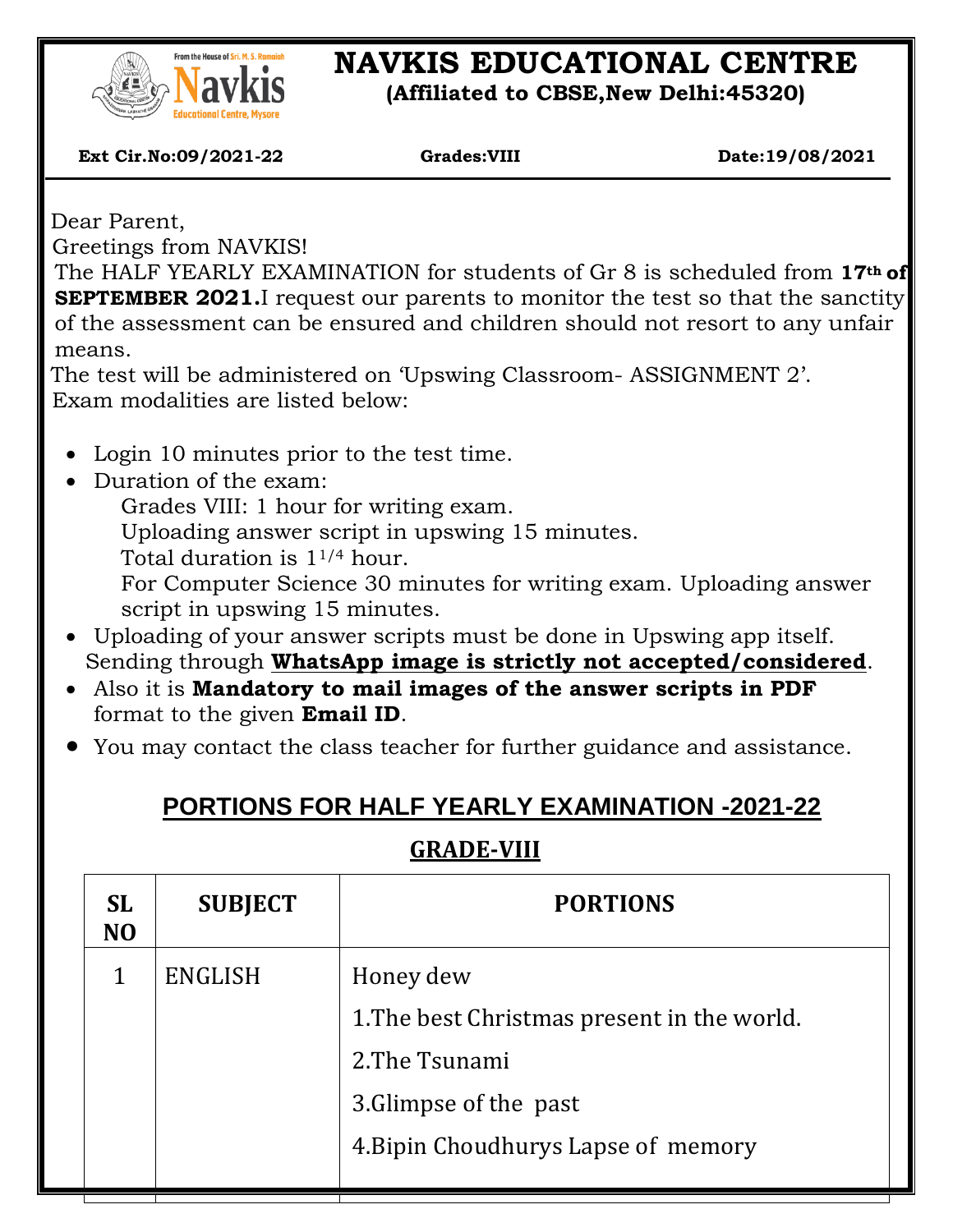|  |                |                                      | 5. The Summit within                                                                                                                                                                                     |
|--|----------------|--------------------------------------|----------------------------------------------------------------------------------------------------------------------------------------------------------------------------------------------------------|
|  |                |                                      | Poem.                                                                                                                                                                                                    |
|  |                |                                      | 1. The ant and the Cricket                                                                                                                                                                               |
|  |                |                                      | 2. Geography lesson                                                                                                                                                                                      |
|  |                |                                      | 3. Macavity . - The Mystery cat                                                                                                                                                                          |
|  |                |                                      | 4. The last bargain                                                                                                                                                                                      |
|  |                |                                      | Supplement                                                                                                                                                                                               |
|  |                |                                      | It so happened                                                                                                                                                                                           |
|  |                |                                      | 1. How the camel got his hump.                                                                                                                                                                           |
|  |                |                                      | 2. Children at work.                                                                                                                                                                                     |
|  |                |                                      | 3. The selfish Giant                                                                                                                                                                                     |
|  |                |                                      | 4. The treasure within                                                                                                                                                                                   |
|  |                |                                      | Writing                                                                                                                                                                                                  |
|  |                |                                      | 1. Letter writing                                                                                                                                                                                        |
|  |                |                                      | 2. Story writing                                                                                                                                                                                         |
|  |                |                                      | 3.Grammar                                                                                                                                                                                                |
|  | $\overline{2}$ | <b>II LANGUAGE</b><br><b>KANNADA</b> | ಗದ್ಯ:<br>* ಮಗ್ಗದ ಸಾಹೇಬ<br>* ನೀರು ಕೊಡದ ನಾಡಿನಲ್ಲಿ<br>* ತಲಕಾಡಿನ ವೈಭವ<br>* ಸಾರ್ಥಕ ಬದುಕಿನ ಸಾಧಕ<br>ಪದ್ಯ:<br>* ಕನ್ನಡಿಗರ ತಾಯಿ<br>* ಸಣ್ಣ ಸಂಗತಿ<br>* ಗೆಳೆತನ<br>* ಭರವಸೆ<br>ಪೂರಕಪಾಠ:<br>* ಕಟ್ಟುವೆವು ನಾವು<br>* ಸಾರ್ಥಕ |
|  | 3              | <b>III LANGUAGE</b>                  | * ವ್ಯಾಕರಣ<br>* ಕನ್ನಡಮ್ಮನ ಹರಕೆ<br>* ಬುದ್ದಿವಂತ ರಾಮಕೃಷ್ಣ                                                                                                                                                    |
|  |                | <b>KANNADA</b>                       | * ವೀರಮಾತೆ ಜೀಜಾಬಾಯಿ                                                                                                                                                                                       |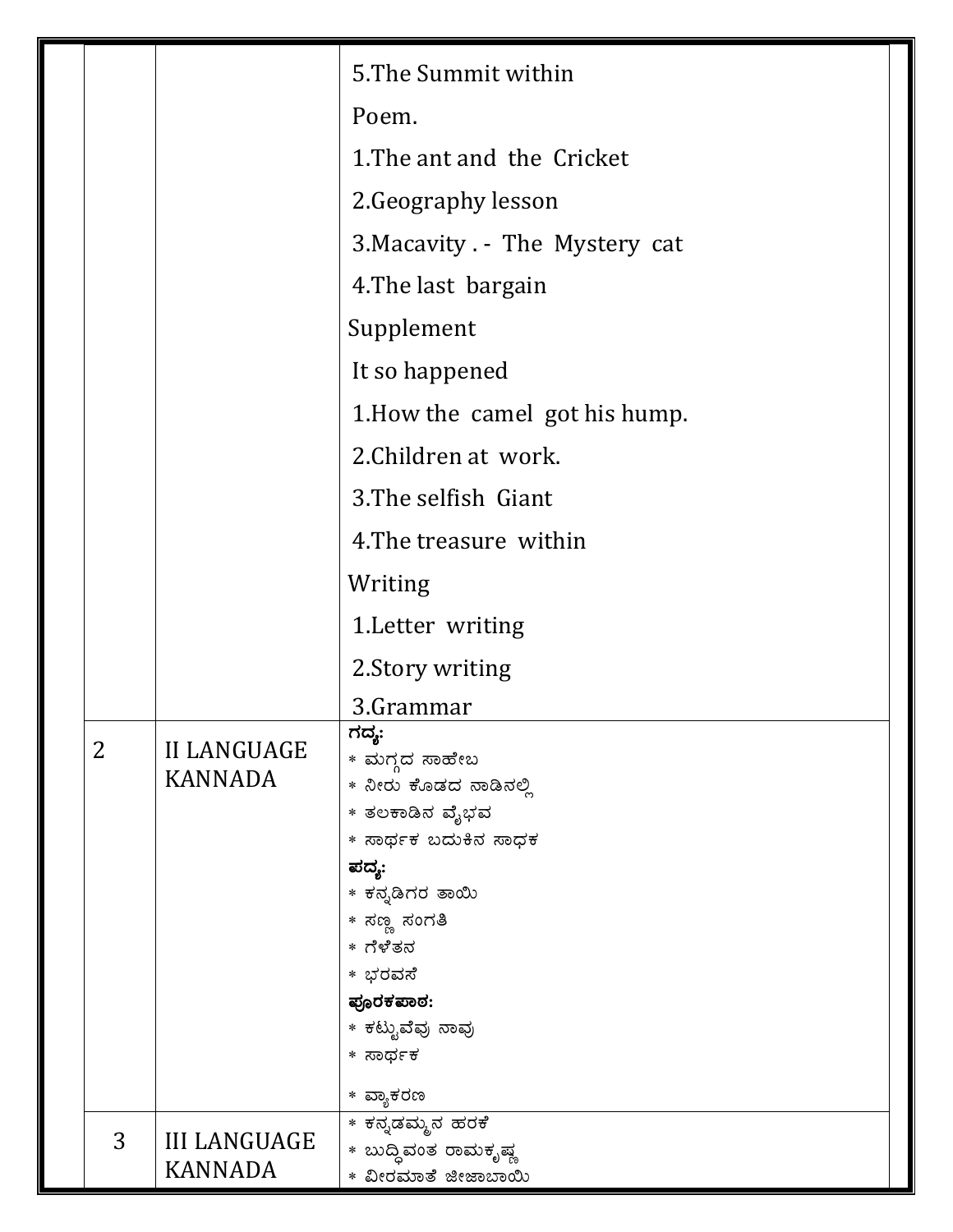|  |   |                                     | * ಮಳೆ                                                                  |
|--|---|-------------------------------------|------------------------------------------------------------------------|
|  |   |                                     | * ಅಜ್ಜಿಯ ತೋಟದಲ್ಲಿ ಒಂದು ದಿನ                                             |
|  |   |                                     | * ದೊಡ್ಡವರು ಯಾರು?                                                       |
|  |   |                                     | * ಬೀಸೋಕಲ್ಲಿನ ಪದ                                                        |
|  |   |                                     | * ತಾಯಿಗೊಂದು ಪತ್ರ                                                       |
|  |   |                                     | * ವ್ಯಾಕರಣ<br><b>1.</b> ध्वनि                                           |
|  | 4 | <b>II LANGUAGE</b><br><b>HINDI</b>  |                                                                        |
|  |   |                                     | 2. लाख की चूडियाँ                                                      |
|  |   |                                     | 3. बसकीयात्रा                                                          |
|  |   |                                     | 4. दीवानों की हस्ती                                                    |
|  |   |                                     | 5. चिट्ठियों की अनूठी दुनिया                                           |
|  |   |                                     | 6. भगवान के डाकिए                                                      |
|  |   |                                     | 7. क्या निराश हुआ जाए                                                  |
|  |   |                                     | 8. यह सब से कठिन समय नहीं                                              |
|  |   |                                     | 9. कबीर की साखियाँ                                                     |
|  |   |                                     | 10. भारत की खोज                                                        |
|  |   |                                     | 11. व्याकरण                                                            |
|  | 5 | <b>III LANGUAGE</b><br><b>HINDI</b> | खुशियाँ बाटें सारे जग को                                               |
|  |   |                                     | जो कोई न कर सके                                                        |
|  |   |                                     | सफ़ल खिलाडी (ग)                                                        |
|  |   |                                     |                                                                        |
|  |   |                                     | हमारी नाव चली                                                          |
|  |   |                                     | नींद की करामत(ग)                                                       |
|  |   |                                     |                                                                        |
|  |   |                                     | ऐसे थे बापू                                                            |
|  |   |                                     | चाद की सैर                                                             |
|  | 6 | <b>MATHEMATICS</b>                  | 1. Rational numbers                                                    |
|  |   |                                     | 2. Algebraic expression and identities                                 |
|  |   |                                     |                                                                        |
|  |   |                                     | 3. Linear equations in one variable<br>4. Understanding Quadrilaterals |
|  |   |                                     |                                                                        |
|  |   |                                     | 5. Squares and square roots                                            |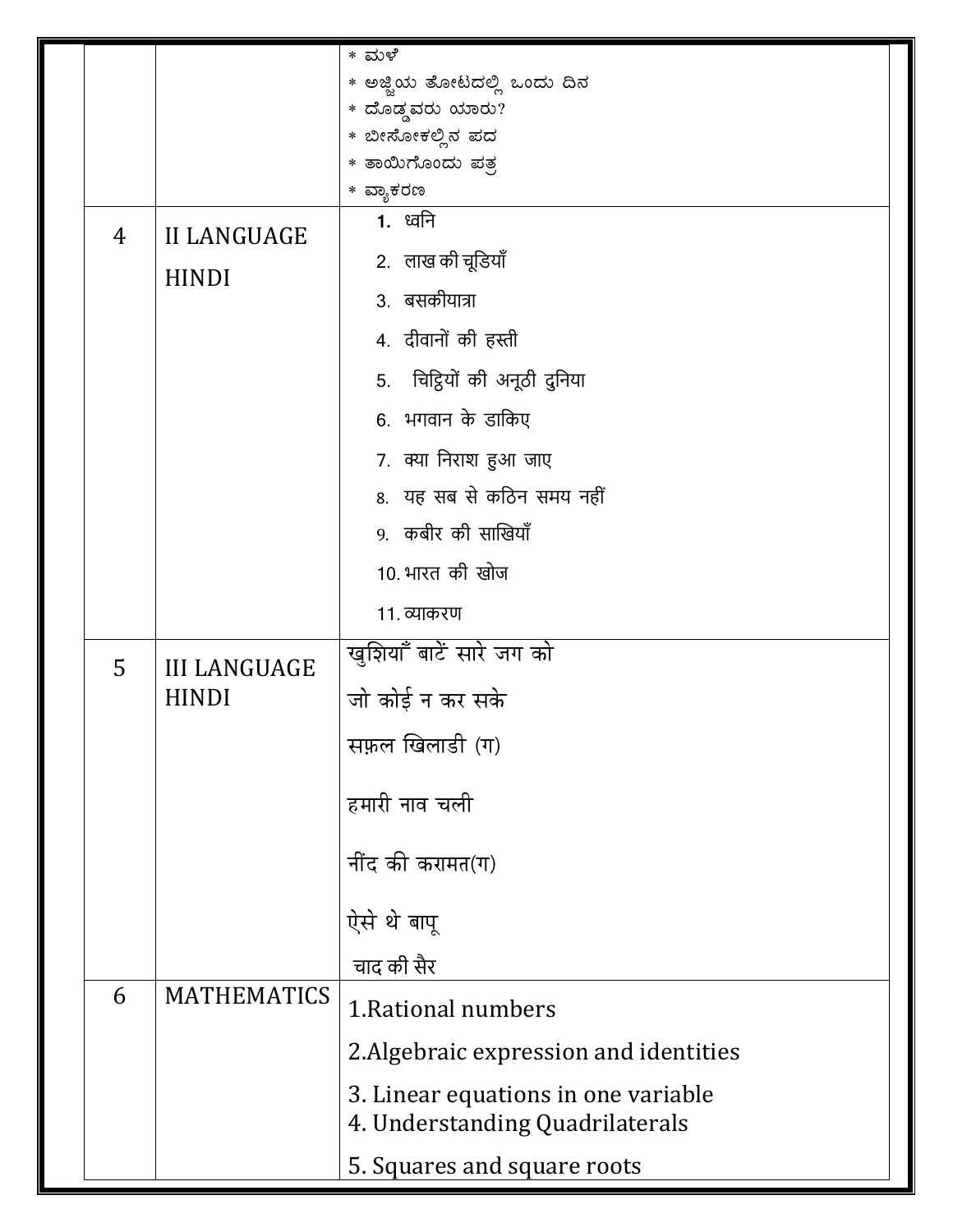|   |                                   | 6. Cubes and cube roots<br>7. Visualising Solid shapes                                                                                                                                                                                                                                                                                                                                                                                           |
|---|-----------------------------------|--------------------------------------------------------------------------------------------------------------------------------------------------------------------------------------------------------------------------------------------------------------------------------------------------------------------------------------------------------------------------------------------------------------------------------------------------|
| 7 | <b>SCIENCE</b>                    | 1. Crop production and management<br>2. The microbial world<br>3. Synthetic fibres and plastics<br>4. Metals and non-metals<br>5. Coal and petroleum<br>6. Conservation of animals and plants<br>7. Force and pressure<br>8. Friction                                                                                                                                                                                                            |
| 8 | SOCIAL<br><b>SCIENCE</b>          | 9.Sound<br>1. How, When and Where<br>2. From Trade to Territory<br>3. The Indian Constitution<br>4. Understanding Secularism<br>5. Resources<br>6. Ruling the countryside<br>7. Tribals, Dikus and the vision of a Golden Age<br>8. Why do we need parliament?<br>9. Understanding laws<br>10. Land, soil, water, natural vegetation and<br>wildlife<br>11. When people rebel--1857 and after<br>12.Judiciary<br>13. Mineral and power resources |
| 9 | <b>COMPUTER</b><br><b>SCIENCE</b> | 1. Networking Concept<br>2. Log on to Access 2010<br>3. Working with tables<br>4. Working with queries<br>5. App development                                                                                                                                                                                                                                                                                                                     |